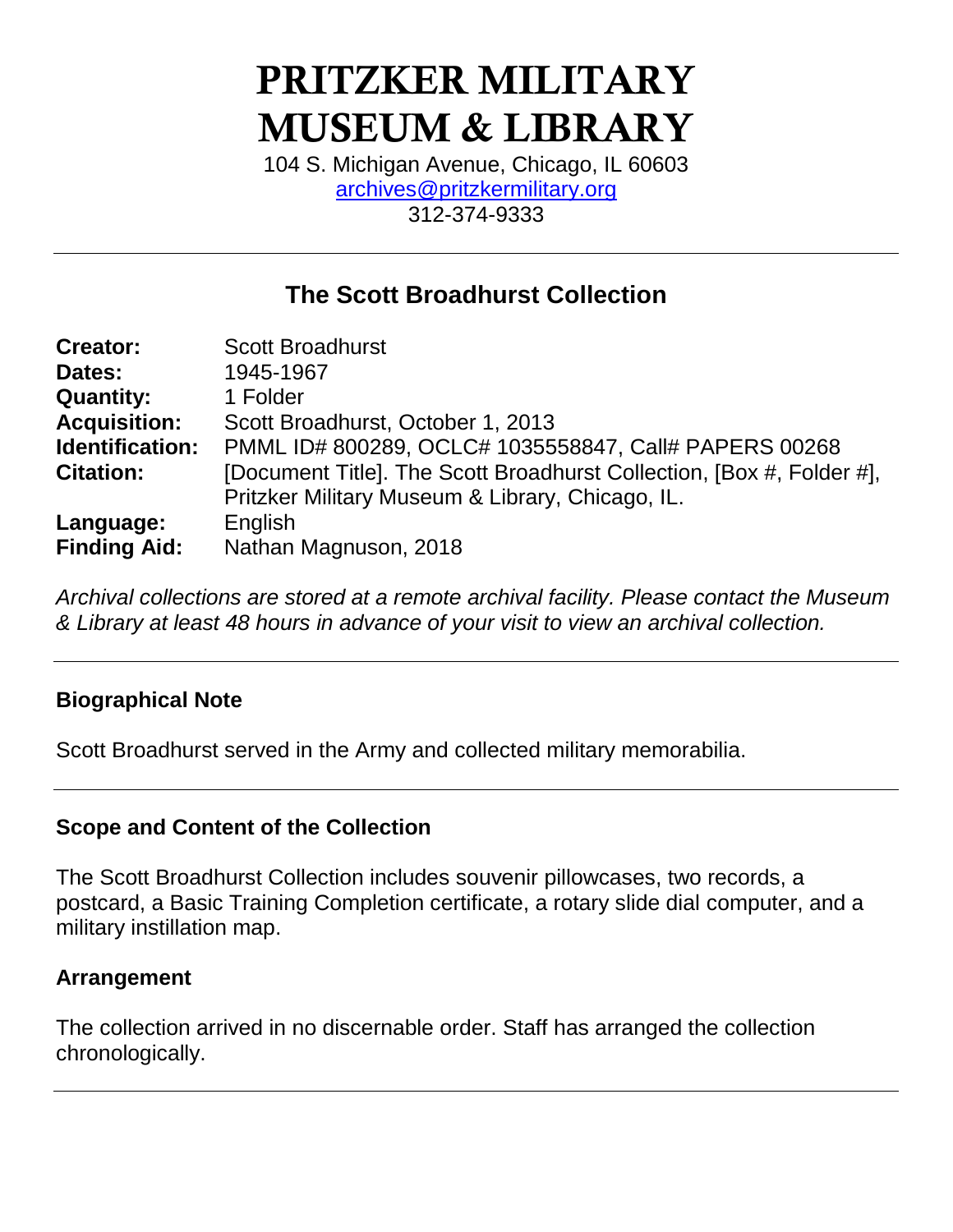# **Rights**

**Separations**

Copyrights held by Scott Broadhurst were transferred to the Pritzker Military Museum & Library. All other rights are held by the author or publisher. Users assume responsibility for following copyright laws as established by US Code Title 17.

| Item ID   | Call<br>Number | <b>Description</b>                                                                         | Location |
|-----------|----------------|--------------------------------------------------------------------------------------------|----------|
| 800289005 |                | <b>United States Military</b><br>Installation Road Map, 1997                               |          |
| 800289006 |                | <b>Time Distance Computer</b><br>Type D-4, rotary slide flight<br>computer                 |          |
| 800289007 |                | "To My Sister" N.Y.<br>Guard-Camp Smith, N.Y.<br>pillowcase                                |          |
| 800289008 |                | "Mother" United States<br>Army, Fort Lewis,<br>Washington pillowcase                       |          |
| 800289009 |                | "United States Navy, USN"<br>pillowcase                                                    |          |
| 800289010 |                | "United States Army, Camp<br>Lee, Virginia, Quartermaster<br>Corps" pillowcase             |          |
| 800289011 |                | "Friendship" U.S. Air<br>Forces, Observation<br>Airdome, Salinas, California<br>pillowcase |          |
| 800289012 |                | "Mother" Fort Jackson,<br>South Carolina pillowcase                                        |          |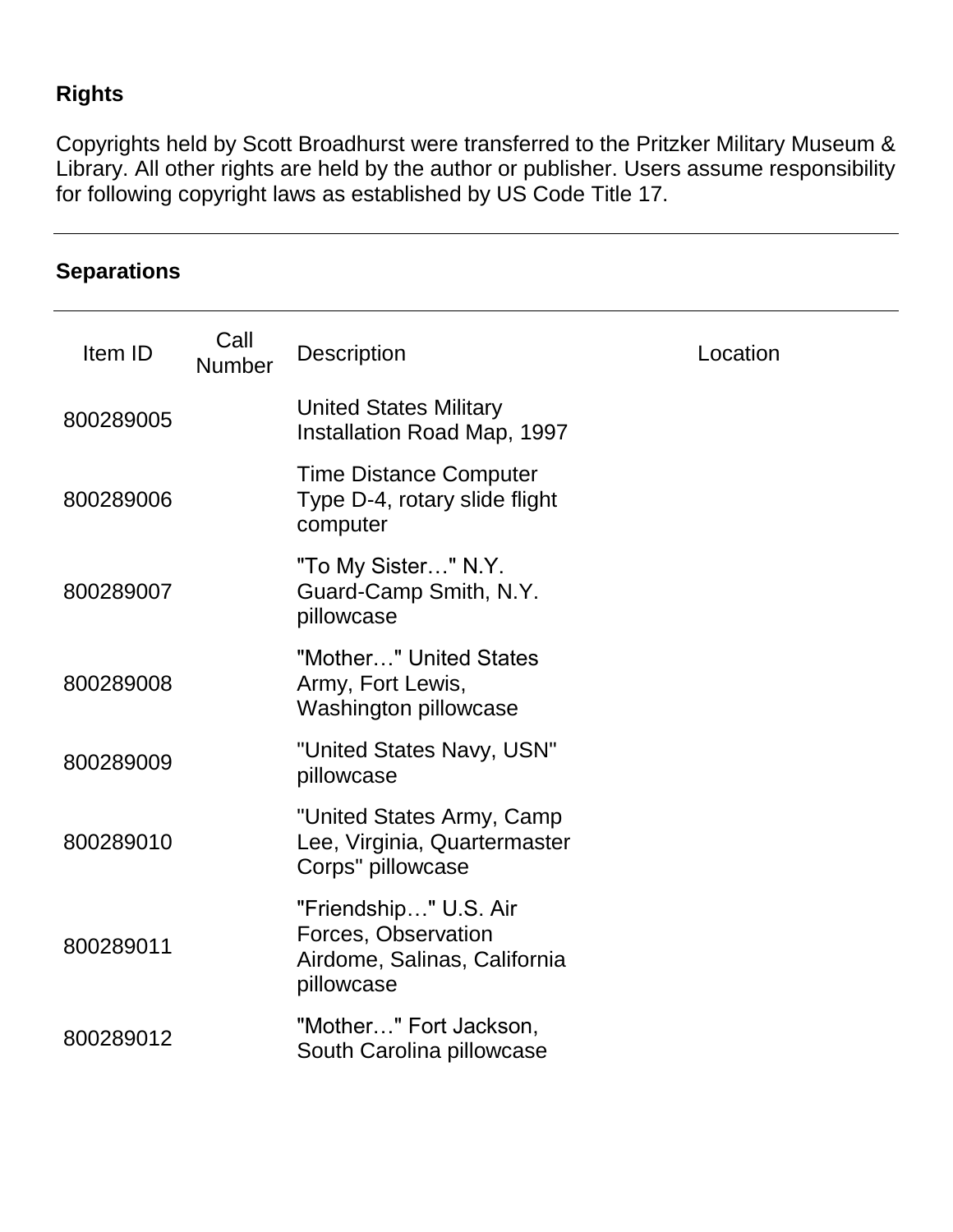| "Sweetheart" Lackland Air<br>Force base, San Antonio,<br>Texas pillowcase with<br>yellow trim |
|-----------------------------------------------------------------------------------------------|
| "To Mother and Dad" U.S.<br>Air Forces, Atlantic City,<br>N.J. pillowcase                     |
| "Sweetheart" U.S. Army,<br>Fort Bragg, N.C. pillowcase                                        |
| "Sweetheart" United<br><b>States Navy, Training</b><br>Station, Sampson, N.Y.<br>pillowcase   |
| "Sweetheart" Laurinburg-<br>Maxton Army Base, N.C.<br>pillowcase                              |
| "Mother" United States<br>Navy, Naval Training<br>Center, Great Lakes, Illinois<br>pillowcase |
| "Mother and Dad" Fort<br>Knox, Kentucky pillowcase                                            |
| "To My Sister" Keesler<br>A.F. Base, Biloxi,<br>Mississippi pillowcase                        |
| "Sweetheart" Lackland Air<br>Force base, San Antonio,<br>Texas pillowcase with blue<br>trim   |
| U.S. Army, Sixth Division,<br>Fort Ord, California<br>pillowcase                              |
| "Sweetheart" U.S. Army,<br>Camp Berkeley, Texas<br>pillowcase                                 |
|                                                                                               |